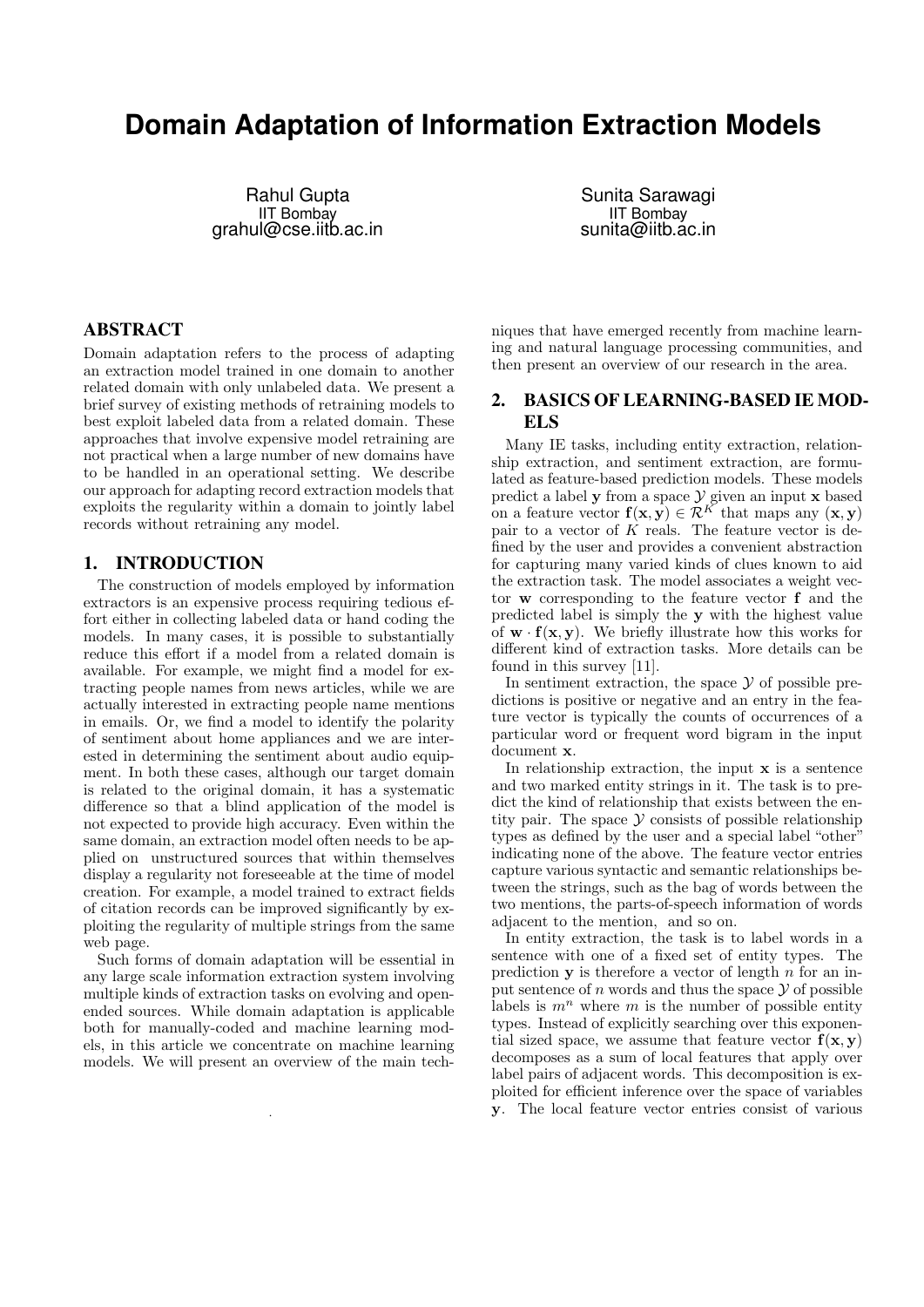properties of a word and its neighboring words. Typical properties useful for entity extraction are the case pattern of the word, its orthographic type, match in a dictionary of known types, its part of speech, and so on.

### 2.1 Training the weight vector w

During training we are given a labeled set  $SRC =$  ${(\mathbf{x}_{\ell}, \mathbf{y}_{\ell})}_{\ell=1}^{N}$  consisting of correct input output pairs and our goal is to find the value of w that will minimize error on future inputs. This training objective is expressed as:

$$
\min_{\mathbf{w}} \sum_{\ell} \text{loss}(\mathbf{x}_{\ell}, \mathbf{y}_{\ell}, \mathbf{w}, \mathbf{f}) + C ||\mathbf{w}||^{\gamma} \tag{1}
$$

where  $\cos(\mathbf{x}_\ell, \mathbf{y}_\ell, \mathbf{w}, \mathbf{f})$  is a function that measures for input  $\mathbf{x}_{\ell}$  the error in predicting the label  $\hat{\mathbf{y}} = \arg\max_{\mathbf{v}} \mathbf{w} \cdot$  $\mathbf{f}(\mathbf{x},\mathbf{y})$  given that its correct label is  $\mathbf{y}_\ell.$  A popular form of the loss function is  $\mathbf{w} \cdot \mathbf{f}(\mathbf{x}_{\ell}, \mathbf{y}_{\ell}) - \log \sum_{\mathbf{y}} exp(\mathbf{w} \cdot \mathbf{y}_{\ell})$  $f(x_\ell, y)$ . This form of the loss function is both efficient to train and has been found to generalize well to future instances when they follow the same distribution as the training data. The second term  $C||w||^{\gamma}$  (with  $\gamma$  usually 1 or 2) prevents the model from overfitting w to the labeled set.

### 2.2 Domain adaptation

In domain adaptation we are faced with the following situation: there is labeled dataset SRC from one or multiple domains but on the domain on which we need predictions we only have an unlabeled pool DEST. Various existing domain adaptation techniques tend to retrain the model after seeing the examples in DEST  $[13, 8, 1, 1]$ 12, 3, 2]. We first give an overview of these methods in Section 3. Next, we give a summary of our method for domain adaptation in record extraction that does not require retraining. Such methods are more useful in settings where we need to handle many target domains and retraining the model for each domain is expensive.

# 3. CURRENT DOMAIN ADAPTATION TECH-**NIQUES**

The key idea in the various methods of adapting the labeled examples in src to provide high accuracy on DEST is to choose a representation of the SRC examples that make them close to the DEST distribution. We discuss three proposed methods of achieving this goal.

### 3.1 Select relevant examples

One strategy to make the examples in src relevant to classifying examples in DEST is to differentially weight examples in src such that higher weights are assigned to examples that are similar to our target examples. Let  $\beta_i$  denote the weight assigned to the *i*th example in src. The training objective (Eq. 1) is modified such that the loss of the *i*-th example is multiplied by  $\beta_i$ . We now discuss how to set  $\beta_i$ .

The ideal weight of each example x in src should be the ratio of its probability in the target and the source domains. As shown in [13], this is the optimum way to

align the source distribution to the target distribution. However, this approach is not practical because we do not have a probability distribution over the examples in each domain. Estimating the distribution through the samples is difficult because in general, x has many dimensions. Therefore, a number of methods have been proposed to estimate the  $\beta$  values directly without first estimating the probability of x in each of the domains.

A mean matching method proposed in [8] assigns weights  $\beta_i$  to the examples in SRC such that the mean of the weighted examples in src matches the means of the examples in DEST. In contrast,  $[1]$  uses another classifier to estimate the probability that an example is from the target distribution as against the source distribution. In training this classifier, the examples in DEST are treated as positive examples and the ones in src are treated as negative examples.

### 3.2 Remove irrelevant features

The above method of weighting entire examples is not effective when a few features cause the two domains to differ systematically from each other. For example, if we have a feature called "Is capitalized word" in the source domain but in the target domain every letter is capitalized, then no instance weighting scheme can align the two distributions. In such kinds of mismatch a more effective method of domain adaptation is to differentially weight features instead of examples. A method proposed in [12] is to assign a weight  $\lambda_i$  to each feature  $i$  that is equal to the difference in the expected value of the feature in the two domains. The model is then retrained by adding a third term  $\sum_j \lambda_j |w_j|$  to the training objective in Equation 1 that penalizes features with large  $\lambda_j$  values so that their role in the final classification is minimized. This method has been shown to provide significant accuracy gains on entity extraction tasks with varying training and test domains [12].

### 3.3 Add related features

A third strategy proposed in [3, 2] is to add new features to the target domain by aligning them to anchor features in the labeled source domain. Anchor features are those that are frequent in the two domains and are strongly correlated to the class labels. As an example, consider the task of sentiment extraction where the source domain has labeled book reviews and the target domain has unlabeled home appliance reviews. Words like "good", "dissatisfied" and "excellent" that are present in both the domains and strongly correlated with the class labels in the source domain are good candidates for such anchor features. Once a set of anchor features is determined, we find the set of those features from the target and source domains that are strongly correlated with each anchor feature. For example, with the anchor feature "excellent", in the book domain we might find words like "engaging" and in the appliance domain words like "reliable" strongly associated with it. This establishes a correspondence between features "engaging" and "reliable". We refer the reader to [3, 2] for more details on how such a correspondence is quantified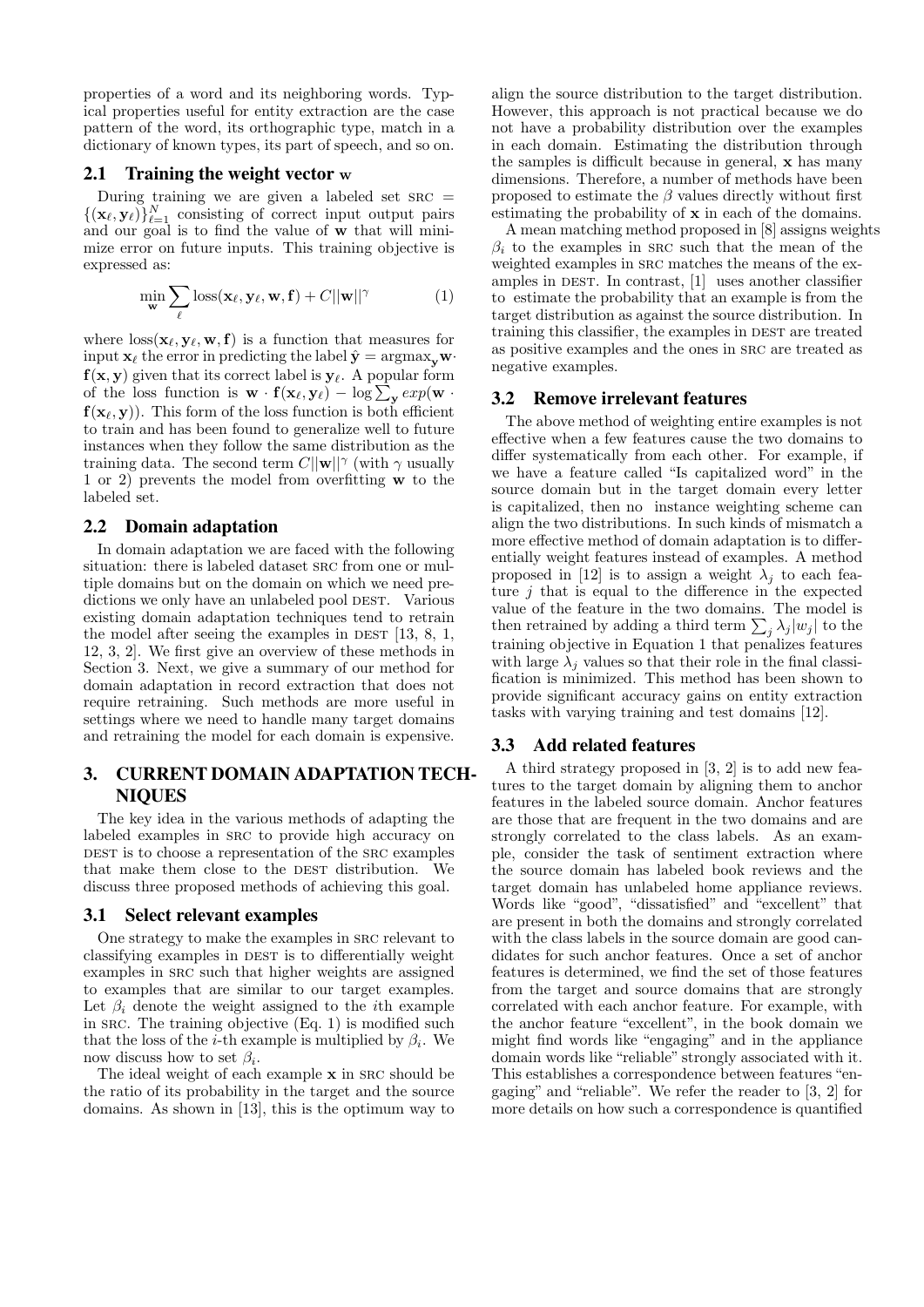and exploited during model retraining.

# 4. DOMAIN ADAPTATION FOR RECORD EXTRACTION

We now present our approach for domain adaptation which does not do any model retraining. Our approach uses the key observation that record labelings inside a domain tend to have regularity in many aspects. For example, in a citation labeling task, records in the same list tend to use the same ordering of labels. They also tend to use the same font/formatting style for specific labels, such as bold Titles in one domain, or italicized Titles in another. Thus, regularities tend to exist in each domain, although the nature of each such regularity might vary from domain to domain. To illustrate further, Table 1 lists citation records from two domains. All labelings in the first domain start with Author, while those in the second domain start with a Title. All the titles in the second domain are also hyperlinks to the paper. We call each such regularity-rich aspect a property.

Properties are not confined to citation labeling tasks. Infact, they exist and can be exploited in any domain whose records enjoy regularity. Consider the task of extracting products, where each catalog corresponds to a domain. In one catalog, each record might end a product price with USD (thus showing regularity), while in another, prices might be listed with EUR. Table 2 lists more properties for these two tasks. Table 1 illustrates the regularity of some of the properties on the citation labeling task.

The key idea behind using properties for domain adaptation is as follows. If we use our error-prone base model on each record in DEST independently, the noisy output labelings will generally not enjoy regularity simply because regularity in the domain is not captured at all, coupled with the errors made by the model. However, if we jointly label all records in DEST together, and provide an extra incentive for the output labelings to be regular with respect to the affected set of properties, many of the errors made earlier will be corrected. As an example, again consider the property First Label that returns the first label in a citation record. If under the base model, a majority but not all records in DEST exhibit regularity, then the extra incentive in our scheme will push the remaining records to conform with the other records and take on the correct first label.

Keeping this high-level picture in mind, we describe our approach with the following components:

1. A collection of instance-labeling pairs  $\{(\mathbf{x}_i, \mathbf{y}_i)\}_{i=1}^N$ . Instances and their labelings are usually structured, e.g.  $\mathbf{x}_i$  can be a citation record and  $\mathbf{y}_i$  its bibliographic segmentation. Each  $y_i$  is probabilistically modeled using a feature-based prediction model as discussed in Section 2. These models are also popularly known as Markov Random Fields (MRFs) in machine learning literature [9]. From Section 2 recall that the scoring function for assigning labeling  $y_i$  to  $x_i$  is  $w \cdot f(x_i, y_i)$ , which decomposes

over the parts c of the MRF as  $\mathbf{w} \cdot \mathbf{f}(\mathbf{x}_i, \mathbf{y}) =$ over the parts c of the MRF as  $\mathbf{w} \cdot \mathbf{f}(\mathbf{x}_i, \mathbf{y}) = \sum_c \mathbf{w} \cdot \mathbf{f}_c(\mathbf{x}_i, \mathbf{y}_c)$ . For sentence-like records, a part  $\overline{c}$  is usually a word or a pair of adjacent words, as explained in the entity extraction task in Section 2.

- 2. A set P of properties where each property  $p \in P$ includes in its domain a subset  $\mathcal{D}_p$  of MRFs and maps each labeling y of an input  $\mathbf{x} \in \mathcal{D}_p$  to a discrete value from its range  $\mathcal{R}'p$ . These properties predominantly take only one value for records in a fixed domain. The dominant value however can vary from domain to domain. For tractability, we assume that each property decomposes over parts of the MRF. We discuss decomposable properties in Section 4.1.
- 3. A clique potential function  $C_p(\{p(\mathbf{x}_i, \mathbf{y}_i)\}_{\mathbf{x}_i \in \mathcal{D}_p})$ for each property p. We call it a clique potential because each property  $p$  is thought of as a clique, and each member MRF in  $\mathcal{D}_p$  a vertex of that clique. This potential is maximized when all the member MRFs get labelings with the same property value. By including these potentials in our objective, we can encourage conformity of properties across labelings of member MRFs. Various symmetric potential functions are discussed in Section 4.2.

Our aim is now to jointly label the  $N$  records so as to maximize the sum of the individual MRF specific scores from our trained model, and the clique potentials coupling these MRFs via their property functions. This is given by:

$$
\max_{(\mathbf{y}_1,...,\mathbf{y}_N)} \sum_{i=1}^N \mathbf{w} \cdot \mathbf{f}(\mathbf{x}_i, \mathbf{y}_i) + \sum_{p \in P} C_p(\{p(\mathbf{x}_i, \mathbf{y}_i)\}_{i \in \mathcal{D}_p})
$$
\n(2)

Equation 2 is NP-hard to optimize even for simple cases. Hence, we look at an approximate optimization method instead. Our method uses the well-known paradigm of message passing in a cluster graph [5]. Message passing breaks the computation into two kinds of efficient subroutines: one that exploits the decomposability of the properties, and the other uses algorithms tailored to the specific symmetric potentials being used.

In the subsequent sections, we discuss decomposable properties, symmetric clique potentials, and the joint labeling computation algorithm.

### 4.1 Decomposable Properties

A property maps a  $(x, y)$  pair to a discrete value in its range. Table 2 gives examples of some properties for various record extraction tasks.

For tractability, we consider only decomposable properties, viz. properties that can be broken over the parts  $c$  of the MRF of labeling  $v$ , just like our base model  $\mathbf{w} \cdot \mathbf{f}$ . We formally describe decomposable properties as:

DEFINITION 4.1. A decomposable property  $p(\mathbf{x}, \mathbf{y})$  is composed out of component level properties  $p(\mathbf{x}, \mathbf{y}_c, c)$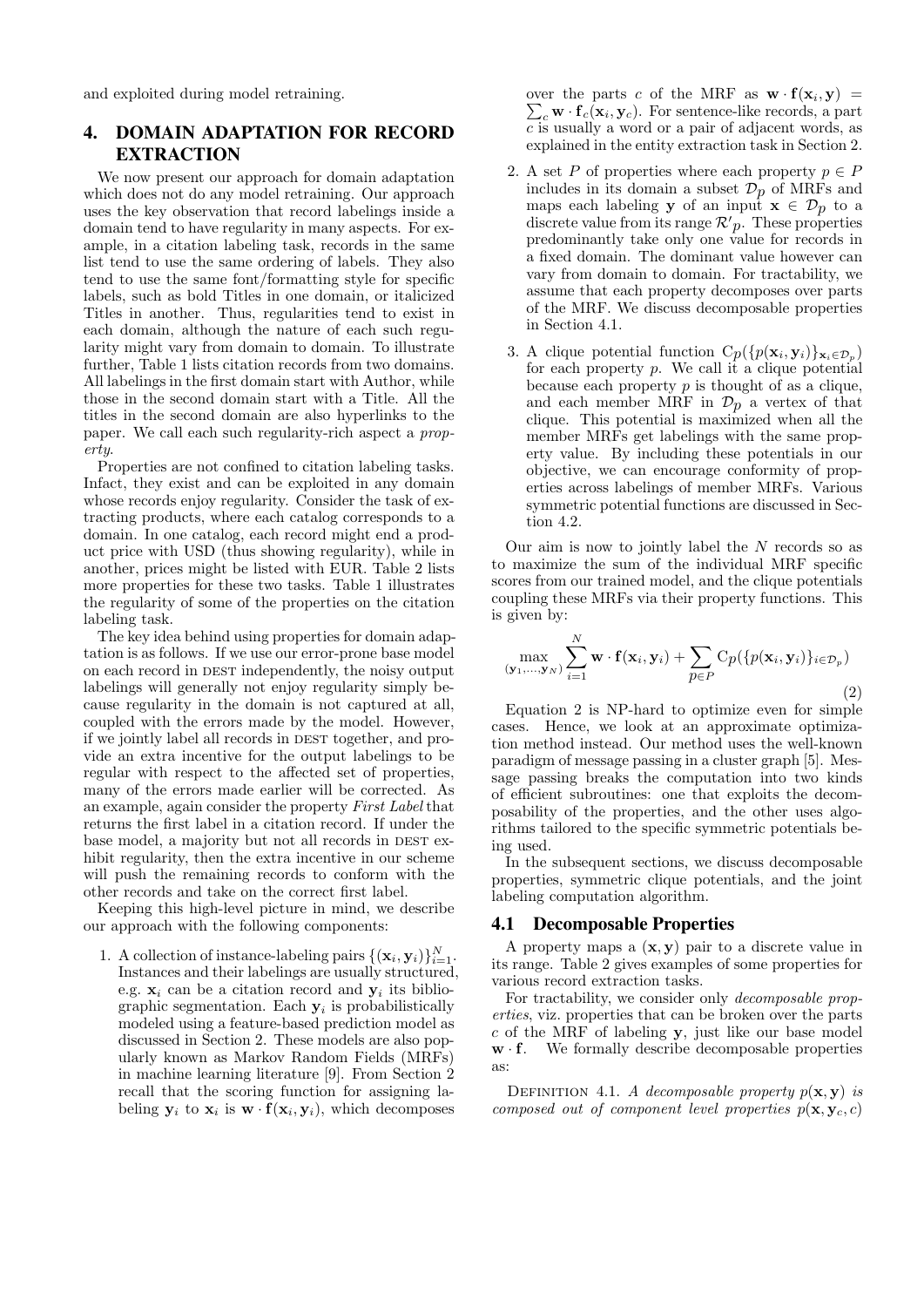| Domain                      | Record                                                                             | $p_1$  | $p_2$        | $p_3$ | $p_4$  |
|-----------------------------|------------------------------------------------------------------------------------|--------|--------------|-------|--------|
|                             | Bhardwaj, P. (2001). Delegating Pricing Decisions. <i>Marketing Science</i> 20(2). | Author | , ,          | Venue | Volume |
|                             | 143-169.                                                                           |        |              |       |        |
|                             | Balasubramaniam, S. and P. Bhardwaj (2004). When not all conflict is bad:          | Author | , ,          | Venue | Volume |
|                             | Manufacturing marketing conflict and strategic incentive design. Manufacturing     |        |              |       |        |
|                             | Science $50(4)$ . 489-502.                                                         |        |              |       |        |
|                             | Bhardwaj, P. and S. Balasubramaniam (2005). Managing Channel Profits: The          | Author | $, \,$       | Venue | End    |
|                             | Role of Managerial Incentives. Forthcoming Quantitative Marketing and Eco-         |        |              |       |        |
|                             | nomics.                                                                            |        |              |       |        |
| 2                           | A Simulator for estimating Railway Line Capacity. In APORS - 2003.                 | Title  | Start        | Venue | Year   |
| $\overline{2}$              | Scheduling Loosely Connected Task Graphs. Journal of Computer and System           | Title  | <b>Start</b> | Venue | Month  |
|                             | $\overline{Science}$ , August 2003.                                                |        |              |       |        |
| $\mathcal{D}_{\mathcal{L}}$ |                                                                                    |        |              |       |        |
|                             | Devanagari Pen-written Character Recognition. In $ADCOM - 2001$ .                  | Title  | Start        | Venue | Year   |

Table 1: Illustration of properties  $p_1, \ldots, p_4$  applied to records from two bibliographic domains.

| Id             | Property $p(x, y)$                              | Range                                                               | Decomposable? |
|----------------|-------------------------------------------------|---------------------------------------------------------------------|---------------|
| p <sub>1</sub> | First non-Other label in y                      | $Y \setminus \{\text{Other}\}\$                                     | Yes           |
| $p_2$          | Token before Title in y                         | All seen tokens $\cup$ {Start, NoTitle}                             | Yes           |
| $p_3$          | First non-Other label after Title in y          | $Y \setminus \{\text{Other}\} \cup \{\text{End}, \text{NoTitle}\}\$ | Yes           |
| $p_4$          | First non-Other label after Venue in y          | $Y \setminus \{\text{Other}\} \cup \{\text{End},\text{NoVenue}\}\$  | Yes           |
| $p_5$          | Does Title appear after Author in y?            | Boolean $\cup$ {NoAuthor,NoTitle}                                   | No.           |
| $p_6$          | Number of Titles in y                           | $\mathbb{N} \cup \{0\}$                                             | No.           |
| $p_7$          | Label of fixed token $t$ in $y$                 |                                                                     | Yes           |
| $p_8$          | HTML tag containing ProductName in y            | All HTML tags                                                       | $_{\rm Yes}$  |
| $p_9$          | Token after Price in y?                         | USD, GBP, EUR, CAD etc.                                             | Yes           |
| $p_{10}$       | Lowest common ancestor of ProductName and Price | Seen DOM XPaths                                                     | No            |

### Table 2: Examples of properties for Bibliographic record extraction and Product extraction. Y is the set of all labels.

defined over parts c of y.  $p : (\mathbf{x}, \mathbf{y}_c, c) \mapsto \mathcal{R}_p \cup \{\emptyset\}$ where the special symbol  $\emptyset$  means that the property is not applicable to  $(\mathbf{x}, \mathbf{y}_c, c)$ .  $p(\mathbf{x}, \mathbf{y})$  is composed as:

$$
p(\mathbf{x}, \mathbf{y}) \triangleq \begin{cases} \n\emptyset & \text{if } \forall c : p(\mathbf{x}, \mathbf{y}_c, c) = \emptyset \\ \n v & \text{if } \forall c : p(\mathbf{x}, \mathbf{y}_c, c) \in \{v, \emptyset\} \\ \n\perp & otherwise. \n\end{cases} \n\tag{3}
$$

The first case occurs when the property does not fire over any of the parts of y. The last case occurs when y has more than one parts where the property has a valid value but the values are different. The new range  $\mathcal{R}'p$ now consists of  $\mathcal{R}_p$  and the two special symbols  $\perp$  and  $\emptyset$ .

We show that even with decomposable properties we can express many useful types of regularities in labeling multiple MRFs arising in domain adaptation.

*Example 1.* Consider a property that expresses regularity in the order of labels in a collection of bibliography records. Let x be a bibliographic record and y its labeling. Define property  $p_3$ , which returns the first non-Other label in y after a Title. A label 'End' marks the end of y. So  $\mathcal{R}_p$  contains 'End' and all labels except Other. So when  $p_3$  is applied to a part c labeled Title, it returns the first non-Other label in y after c. Thus,

$$
p_3(\mathbf{x}, y_c, c) \triangleq \begin{cases} \beta & (y_c = \text{Title}) \text{ and } (y_{c+i} = \beta) \text{ and} \\ (y_{c+j} = \text{Other}, j = 1, \dots, i-1) \\ \text{End} & (y_c = \text{Title}) \text{ and } (\mathbf{y} \text{ ends at } c) \\ \emptyset & y_c \neq \text{Title} \end{cases}
$$

Therefore,

$$
p_3(\mathbf{x}, \mathbf{y}) \triangleq \left\{ \begin{array}{ll} \emptyset & \mathbf{y} \text{ has no Title} \\ \beta & \beta \text{ is the first non-Other label after each} \\ \text{Title in } \mathbf{y} \\ \bot & \text{otherwise} \end{array} \right.
$$

*Example 2.* Consider a property, denoted by  $p_2$ , whose range is the space of tokens. This property returns the identity of the token before a Title in y. So,

$$
p_2(\mathbf{x}, y_c, c) \triangleq \begin{cases} x_{c-1} & y_c = \text{Title and } (c > 0) \\ \text{'Start'} & y_c = \text{Title and } (c = 0) \\ \emptyset & y_c \neq \text{Title} \end{cases}
$$

Therefore,

$$
p_2(\mathbf{x}, \mathbf{y}) \triangleq \left\{ \begin{array}{ll} \emptyset & \text{No Title in } \mathbf{y} \\ \text{'Start'} & \text{The only Title in } \mathbf{y} \text{ is at the start} \\ t & \text{All Titles in } \mathbf{y} \text{ preceded by token } t \\ \bot & \mathbf{y} \text{ has multiple Titles with different} \\ \text{preceding tokens} \end{array} \right.
$$

### 4.2 Symmetric Clique Potentials

A symmetric clique potential depends only on the number of clique vertices taking a property value  $v$ , denoted by  $n_v$ , and not on the identity of those vertices. In other words, such a potential is invariant under any permutation of its arguments and the potential's value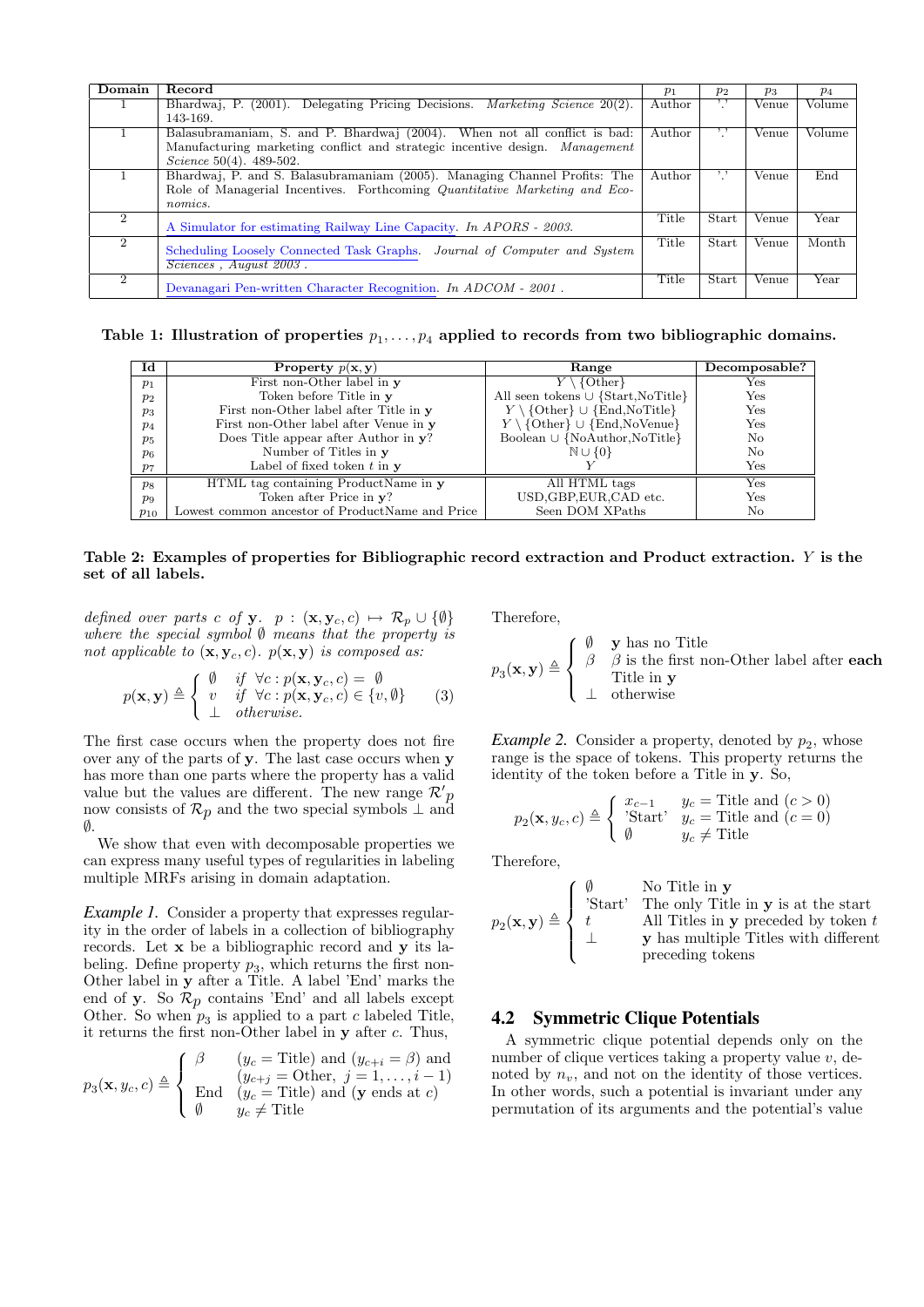

Figure 1: Cluster graph for a toy example with three chain-shaped MRF instances and two properties.

is derived from the histogram of counts  $\{n_v|\forall v \in V\},\$ where  $V$  is the set of possible property values. We denote this histogram by the vector n. An associative potential is maximized when  $n_v = n$  for some v, i.e. one value is given to all the clique vertices.

Three popular associative clique potential families are listed in Table 3. We specifically discuss a very prominent symmetric clique potential — Potts potential, which we also use in our experiments.

#### *Potts Potential*

The Potts potential corresponds to the negative Gini index of the property values at the clique vertices:

$$
CPotts = C(n1,...,n|V|) = \frac{\lambda}{n} \sum_{v \in V} n_v^2
$$
 (4)

where  $n$  is the number of vertices. Potts potential counts (upto a constant) the number of clique edges, both of whose end vertices have the same property value. Potts potential have been extensively used in statistical physics in the garb of Ising models, in image pixel labeling tasks e.g. [4], in associative Markov networks [15] to model associative labeling tasks, and in skip-chain MRFs [14] to model non-local associative dependencies between repeated occurrences of a word.

### 4.3 Joint Record Labeling

The individual MRFs coupled with symmetric clique potentials form a natural cluster graphical model, such as the toy model shown in Figure 1. To compute the labelings of all MRFs jointly, we perform message passing on this cluster graph.

Message passing on the cluster graph can be seen as an optimization-by-parts heuristic to solve Equation 2. In a single iteration of this heuristic, each cluster computes its own belief of what its own labeling should be and passes this message to the neighboring clusters, which in turn compute their beliefs about the labels of their member nodes. These computations are interdependent because the clusters have overlapping members.

In our setup, this leads to computing messages from MRFs to property cliques and vice versa. Complete message computation details are provided in [7]. We only provide the outline here. First, to compute a message from an MRF to a property clique, we look at the

message computation algorithm inside the MRF and fold-in the property. Folding is possible because the properties are decomposable in the same way as the MRF model. Second, to compute the reverse message, we invoke highly efficient potential-specific combinatorial algorithms at the clique. Some such algorithms are presented in [6] and [7] for a variety of potentials.

After sufficient rounds of interaction via message passing, each MRF reports its best labeling independently.

### 5. EXPERIMENTAL RESULTS

We demonstrate the domain adaptability of our approach and show that using a good set of properties can bring down the test error significantly.

We focus on the bibliographic information extraction task, where the aim is to adapt a base model across widely varying publications pages of authors. Our dataset consists of 433 bibliographic entries from the webpages of 31 authors, hand-labeled with 14 labels such as Title, Author, Venue, Location and Year. Bibliographic entries across different authors differ in various aspects like label-ordering, missing labels, punctuation, HTML formatting and bibliographic style.

Varying fractions of 31 domains were used to train a base model. We used standard extraction features in a window around each token, along with label transition features [10].

For our collective labeling framework, we use properties  $p_1, \ldots, p_4$  from Table 2. We use Potts potential for each property, with  $\lambda = 1$ . Some of these properties, e.g.  $p_3$ , operate on non-adjacent labels, and thus are not Markovian. This can be easily rectified by making 'Other' an extension of its predecessor label, e.g. an 'Other' segment after 'Title' can be relabeled as 'After-Title'.

The performance results of the collective model with the above properties versus the baseline model are presented in Table 4. For the test domains, we report token F1 accuracy of the important labels — Title, Author and Venue. F1 accuracy of a label  $l$  is the harmonic mean of the precision and recall of  $l$ , defined as:

$$
Prec(l) = \frac{\# \text{ tokens correctly marked } l \text{ by the model}}{\# \text{ tokens marked } l \text{ by the model}}
$$
  
Recall(l) =  $\frac{\# \text{ tokens correctly marked } l \text{ by the model}}{\# \text{ tokens with true label } l}$ 

F1 accuracies reported in Table 4 are averaged over five trials. The collective model leads to up to 25% reduction in the test error for Venue and Title, labels for which we had defined related properties. Figure 2 shows the error reduction on individual test domains for one particular split when five domains were used for training and 26 for testing. The errors are computed from the combined token F1 scores of Title, Venue and Author. For some domains the errors are reduced by more than 50%. Collective inference increases errors in only two domains. In those domains, a majority of the labelings output by the base model take on wrong property values. Thus by encouraging conformity, the